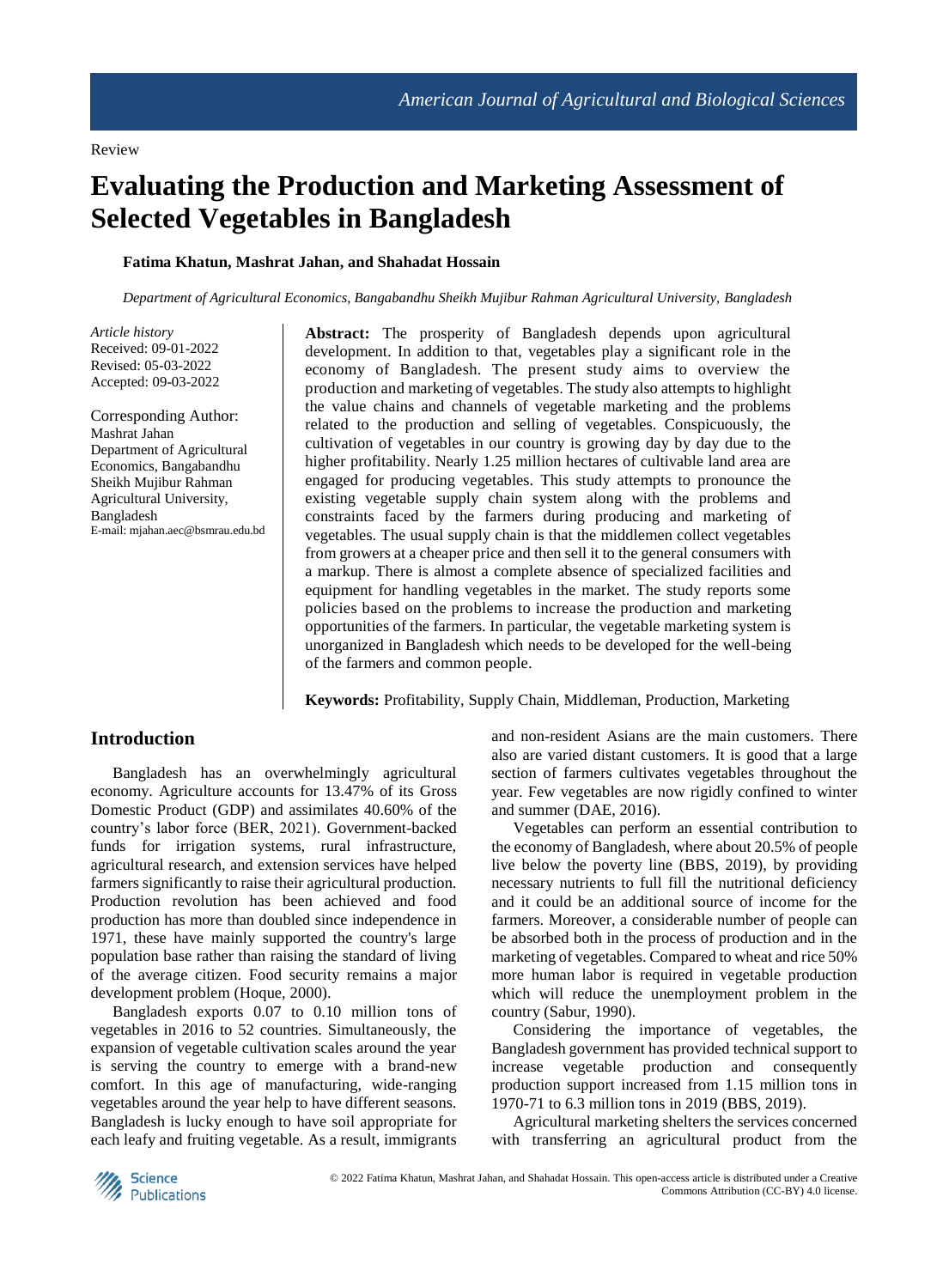Production unit to the consumer. Several interrelated activities are involved in doing this, such as production preparation, rising and collecting, grading, packing, storage, transport, agri-food processing, distribution advertising, and sale. A few definitions would indeed incorporate "the acts of obtaining supplies, leasing equipment, paying labor", contending that promoting is everything a trade does. Such activities cannot take place without the exchange of information and are often heavily dependent on the availability of suitable finance (Akter *et al.,* 2016).

The marketing channel is characterized as a set of substances (organizations or people) straightforwardly included within the upstream and downstream streams of products, services, finances, or information from one source to a customer. The marketing of needle products has the potential to raise the profit level of those involved in different sections of the marketing channel, such as the sourcing, sale, and purchase of agricultural products. (Mentzer *et al.,* 2001).

In Bangladesh, farmers, Farias, beparias, aratdars, and retailers are generally involved in the channel for marketing agricultural products. Among these agents especially farmers and middlemen face problems of investment shortage, poor communication and carriage facilities, inadequate storage facilities, inadequate market information, higher market tolls, inadequate market structures, etc. In this context, producers must choose a channel where direct marketing can that matches both their strengths and their experience in agricultural production. They should consider their customers, products, resource, and the opportunities and threats associated with using a particular marketing channel. (Bruch *et al.,* 2010). Considering the above-mentioned information this study analyzed the overall production situation focusing on the profitability of popular vegetables in Bangladesh. To understand the potentialities post-harvest marketing and export quantities are also mentioned in this study which snaps the average overview of selected vegetables of Bangladesh. The study has undertaken the following objectives for being analyzed:

- To review the production status of vegetables
- To highlight the marketing system of vegetables
- To overview the problems associated with the production and marketing of vegetables

# **Materials and Methods**

This is an exclusive review paper. So, no precise methodologies are involved to prepare this study. In this study, the production situation of different vegetables along with their profit situation is analyzed by using secondary sources data. Last four years export situation of vegetables is being categorized to show vegetables' potentialities in Bangladesh. Supply chain management of vegetables in the domestic market is constructed and performances of stakeholders are being discovered. Production and marketing-related problems associated with vegetables are identified and related policy suggested for the solution. This study mainly depends on secondary data. Different published reports from different journals are mainly supported in providing data for this study. It has been prepared by comprehensive studies of various articles published in different journals, books, and proceedings. Different information has been collected through contact with respective persons and Internet facilities to enrich this information.

# **Results and Discussion**

#### *Area and Production*

In Bangladesh, nearly 100 different types of vegetable varieties comprising both local and exotic are used to produce around 26.70 million tons of vegetables across Bangladesh. Although only a small percent of the country's total arable land could be brought under vegetable cultivation, the production of vegetables has increased significantly in the last decade which is about 37%. Moreover, the quantity of land growing vegetables increased by almost 29% and nearly 1.25 million hectares of the land area is engaged in the fiscal year 2018-19. (Hasan, 2020).

The above table 1 shows that in 2013-14 land area and cultivated number of vegetables were only 0.97 million hectares and 19.40 million tons respectively. This area increased to 0.99 million hectares in the next fiscal year and the cultivated number of vegetables increased to 21.04 million tons in 2014-15. In the fiscal year 2015-16, around 20 million tons of vegetables were produced, which is a little less than the previous year. Additionally, an extra 2.65 million tons were produced in 2017-18, compared to 2016-17 and lastly, around 26.70 million tons of vegetables were produced on 1.25 million hectares of land in the following year. This indicates that the area under vegetable cultivation, as well as the production of vegetables, has increased over the year from 2013 to 2019.

It is observed in Fig. 1 that for summer vegetables (i.e., kakrol, pumpkin, patal, jhinga, karala, chalumeau, etc.) the production was 1742000 metric tons in the year 2017-18 which is increased to 1871000 metric tons in the next year 2018-19. Furthermore, in the years 2019-20, we witnessed a significant increase in production which is 2000000 metric tons which is a positive sign. Although the area under vegetable production does not indicate a tremendous change throughout these years. In 2017-18 the area was 481000 acres which increased to 535000 acres in 2019-2020.

Again, Fig. 2 shows that for winter vegetables (i.e., cauliflower, cabbage, radish, water gourd, carrot, etc.,) the area under production was 538000 acres in 2017-18. In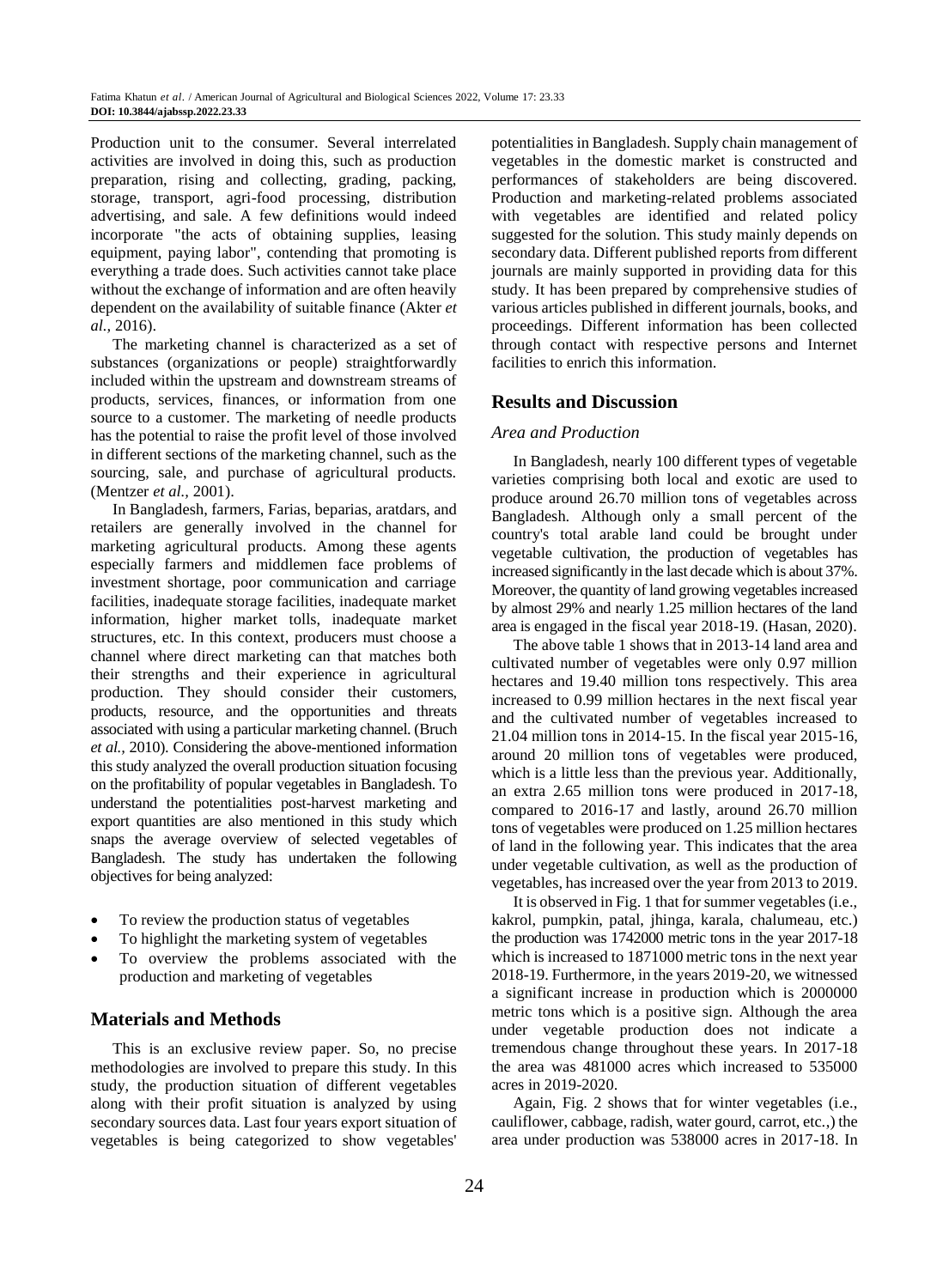the next year, it was increased to 547000 acres and the area was 575000 acres in the year 2019-20. If we consider the production of winter vegetables, the production and area are more. The production was 2372000 metric tons in the year 2017-18 which is 630000 metric tons more than summer. Furthermore, in 2018-19 we also observe an increase of 594000 metric tons of summer vegetables. Moreover, in the fiscal year of 2019-20, the production of winter vegetables was 2576000 metric tons which have a significant increase of 576000 metric tons than that of summer vegetables. This shows that in winter the productivity of vegetables is more than in the summer season.

According to the Year Book of Agricultural Statistics, among all other vegetables, six types of vegetables are being cultivated in 36.51% of the total cultivated area and other vegetables are cultivated in 63.49% area under vegetable cultivation. Here brinjal has most of the area which is 12.49 percent of the total vegetable area. Moreover, tomatoes occupy 6.37%, radish 6.20%, and cauliflower, pumpkin, and cucumber are cultivated in 5.29, 3.33, and 2.35 percent areas respectively which is shown in (Fig. 3).

# *Cost and Return of Vegetables Production*

We know that the profitability of a crop depends on factors like yield, price of the product, cost of inputs and as well, and management capacity of farmers. Any variation in any of the above factors changes the profitability Cost and return value of vegetable production having a major influence on the willingness of farmers' production decisions.

From the above table, we can say that cost of production per acre of land for brinjal is Tk.70,262.40. For per acre production of tomato, the cost is Tk.78,503.60 which is Tk.8,241.20 more than brinjal. Finally, for cauliflower, the required production cost is Tk.85,478.40 which is Tk.15,216 more than brinjal.

Furthermore, the Benefit-Cost Ratio (BCR) of brinjal is 2.73 which is higher than tomato and cauliflower. The Benefit-Cost Ratio (BCR) of tomato and cauliflower is 1.75 and 1.77 respectively.

The value shows that brinjal is one of the most profitable vegetables due to its year-round availability and consumption. On the other hand, tomatoes and cauliflower are mainly popular as a winter vegetables in Bangladesh.

Figure 4 and 5 shows that cost of production of brinjal is Tk.70,262.40 which is lower than tomato and cauliflower. This results in a higher gross return of brinjal which is Tk.192,033.60. The return from tomato and cauliflower is Tk.137,200 and Tk.151,200. As per the result, the net margin of tomato is Tk.58,696, and cauliflower has more net margin than tomato which is Tk.65,721.60. But brinjal has the highest net margin of 121,771 which is more than the other two vegetables.

# *Vegetable Export in Bangladesh*

Although Bangladeshi vegetables are still not well known to foreigners, we seemed to have high projections for the export of vegetables for its high demand in foreign ethnic markets. Moreover, the export of fresh vegetables is more profitable due to its high-value addition. (Hoq et al., 2012).

Table 3 represents that in the fiscal year 2017-18, the export value of vegetables was \$106 million which was 0.4 percent of total export. In the next fiscal year 2018-19, the value of export increased to \$116 million resulting in 9.43 percent export growth. The country's vegetable exports showed strong performance in the fiscal year 2019-20 which was \$163 million ensuring a 40.51% growth in export value. In this year the amount of vegetable export was 0.6 percent of total exports. In the current fiscal year 2020-21, we find an export value of \$214 million which is more than the previous year but the export growth in value is 31.28% which is 9.23% less than the fiscal year 2019-20. Moreover, in the current fiscal year percentage of total export amount on vegetables increased to 0.7% of total export.

## *Existing Supply Chain of Vegetables*

# *A. Number of Markets*

There are broadly four types of markets in the existing supply chain of vegetables in Bangladesh. These are.

## *Rural Primary Markets*

The primary market is held once or twice a week and often processes products demanded by local rural populations. In this market, vegetables are sold directly to local consumers. The basic producer of primary markets at the village level is the hats, where trade is characterized by the direct sale of small amounts of produce by farmers to village traders or by retail to rural consumers.

#### *Assembly and Secondary Markets*

These are larger markets where larger quantities of products are sold by the farmers themselves or by village traders. These markets are usually located in larger metropolitan areas and, in addition to functioning periodically for aggregation purposes, they can function as day-to-day retail markets, serving neighboring urban populations.

#### *Terminal Markets*

Urban wholesale, wholesale and retail markets are located close to major consumption areas. For retail markets, permanent retailers primarily handle transactions. In wholesale markets, transactions are carried out by wholesalers or commission agents, and only the largest producers and marketing cooperatives can bring the products. These are the central or wholesale markets from which distribution begins.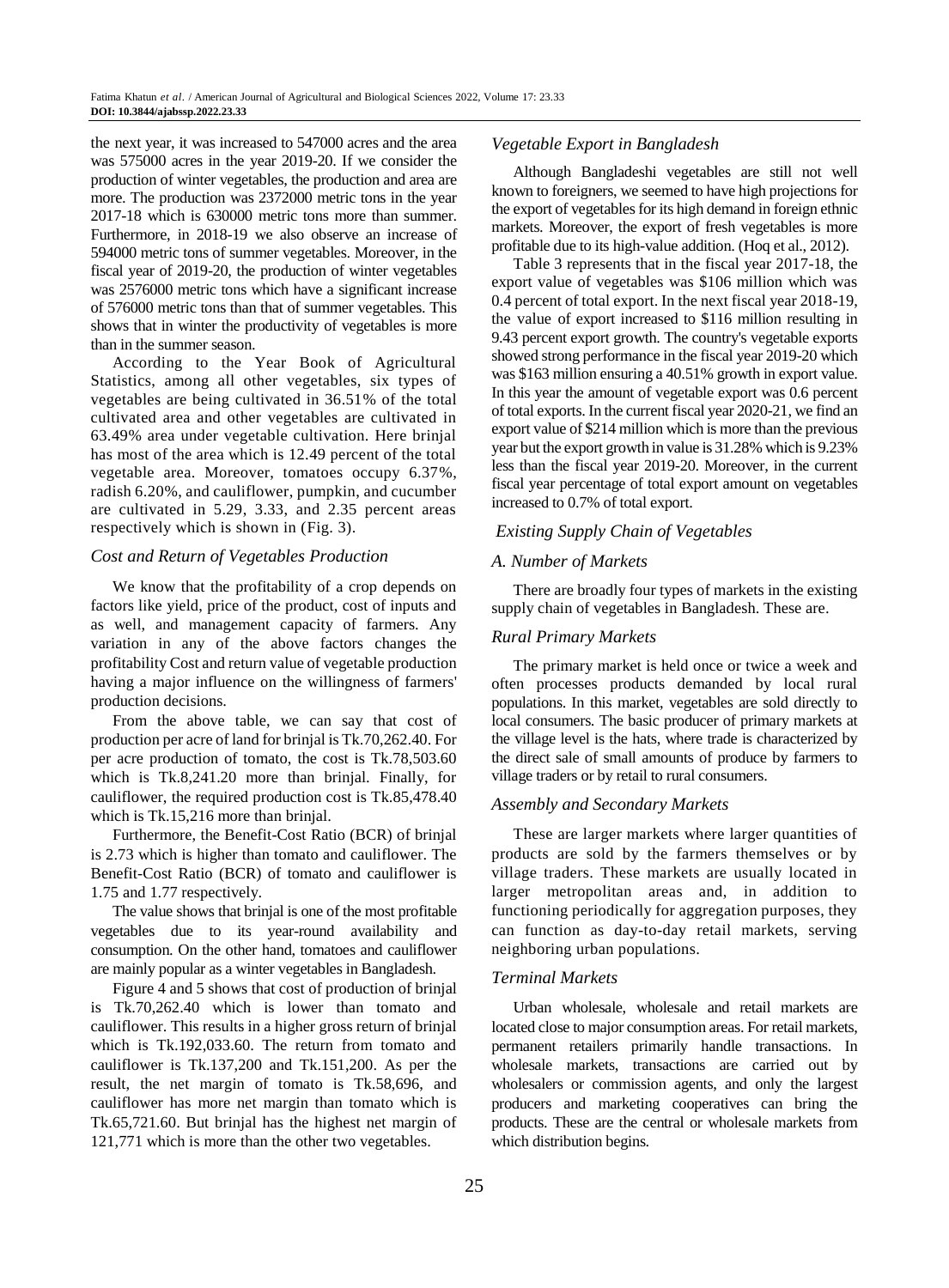

**Fig. 1:** Production of summer vegetables (2017 to 2020) (Source: YAS, 2020)



**Fig. 2:** Production of winter vegetables (2017 to 2020) (Source: YAS, 2020)



**Fig. 3**: Percentage of the area under different vegetables (Source: YAS, 2020)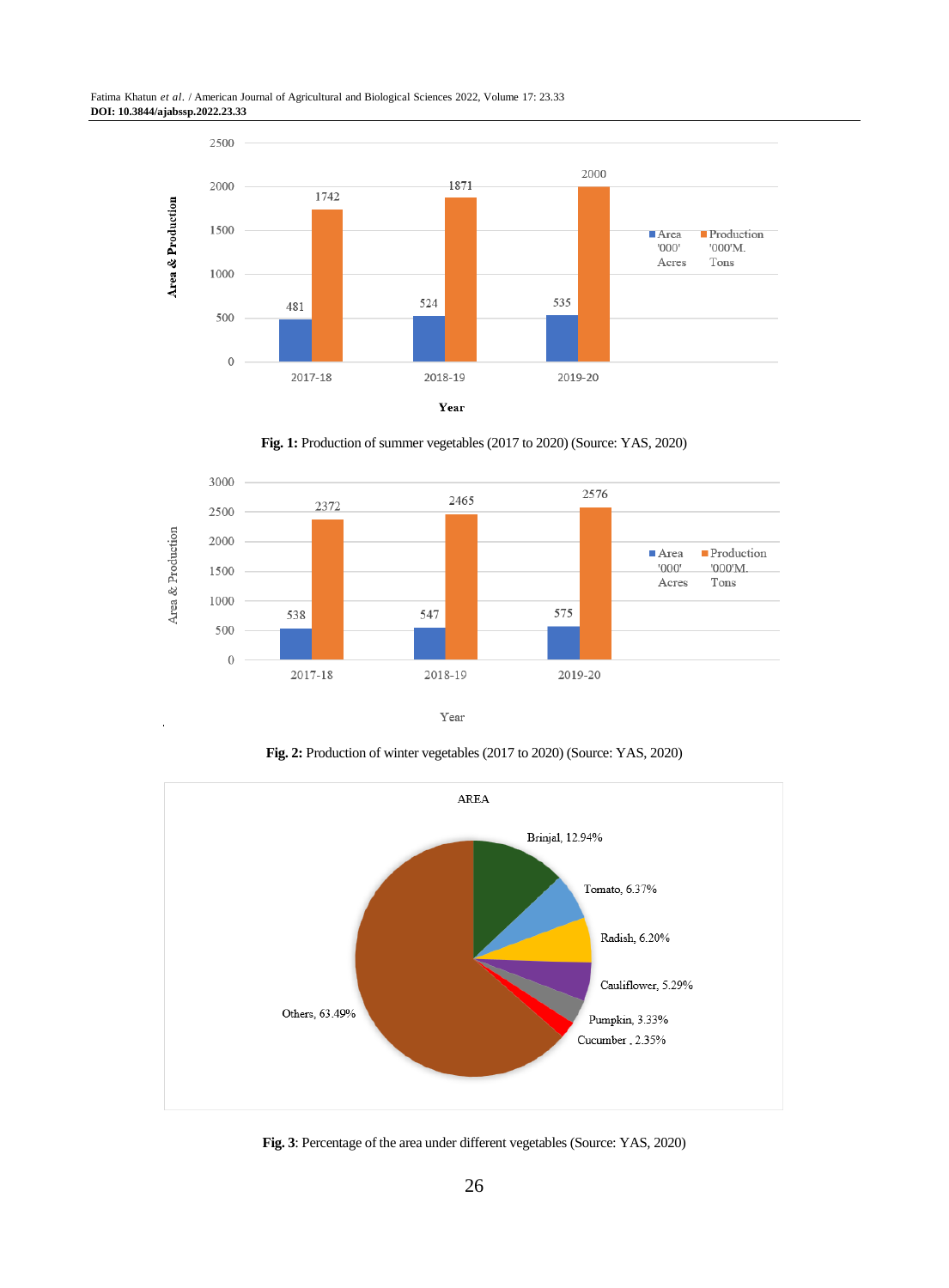Fatima Khatun *et al*. / American Journal of Agricultural and Biological Sciences 2022, Volume 17: 23.33 **DOI: 10.3844/ajabssp.2022.23.33**



**Fig. 4:** Per Acre costs and returns of some vegetable production (Source: Hoque *et al*., 2018)

| Table 1: Vegetables production during 2013-14 to 2018-19 |  |  |  |
|----------------------------------------------------------|--|--|--|
|----------------------------------------------------------|--|--|--|

| Fiscal Year | Vegetable Area (million hectares) | Production (million tons) |  |
|-------------|-----------------------------------|---------------------------|--|
| 2013-14     | 0.97                              | 19.40                     |  |
| 2014-15     | 0.99                              | 21.04                     |  |
| 2015-16     | 1.06                              | 20.00                     |  |
| 2016-17     | 1.08                              | 23.60                     |  |
| 2017-18     | 1.17                              | 25.63                     |  |
| 2018-19     | 1.25                              | 26.70                     |  |

**Table 2:** Per Acre costs and returns estimates of selected vegetable production

| Items                          | <b>Brinjal</b> | Tomato    | Cauliflower |
|--------------------------------|----------------|-----------|-------------|
| A. Gross Return (Tk)           | 192033.00      | 137200.00 | 151200.00   |
| B. Variable Cost (Tk)          |                |           |             |
| Human (familyand hired)        | 33363.20       | 39200.00  | 42000.00    |
| Tillage (Animal, Power tiller) | 2860.00        | 3360.00   | 5040.00     |
| Seed                           | 5070.00        | 5600.00   | 7000.00     |
| Fertilizer and Manure          | 11993.80       | 11200.00  | 12600.00    |
| Pesticide/Insecticide          | 5444.40        | 6300.00   | 5040.00     |
| Irrigation                     | 2633.80        | 2800.00   | 3360.00     |
| Total                          | 61365.20       | 68460.00  | 75040.00    |
| C. Fixed Cost (Tk)             |                |           |             |
| Land Use Cost                  | 5200.00        | 5600.00   | 5600.00     |
| Interest on operating capital  | 3697.20        | 4443.60   | 4838.40     |
| Total                          | 8897.20        | 10043.60  | 10438.40    |
| D. Gross Cost $(B+C)$          | 70262.40       | 78503.60  | 85478.40    |
| E. Gross Margin $(A+B)$        | 130668.20      | 68470.00  | 76160.00    |
| F. Net Margin (A-D)            | 121771.00      | 58696.40  | 65721.60    |
| Benefit-Cost (A/D)             | 2.73           | 1.75      | 1.77        |

**Table 3:** Export performance of fresh vegetables during FY 2017-18 to FY 2020-21

| Fiscal year | Export value (in Million US\$) | Export growth on value $(\%)$ | Total export amount (%) |
|-------------|--------------------------------|-------------------------------|-------------------------|
| 2017-18     | 106                            |                               |                         |
| 2018-19     | . 16                           | (+) 9.43                      | 0.4                     |
| 2019-20     | 163                            | $(+)$ 40.51                   | 0.6                     |
| 2020-21     | 214                            | $(-)$ 31.28                   |                         |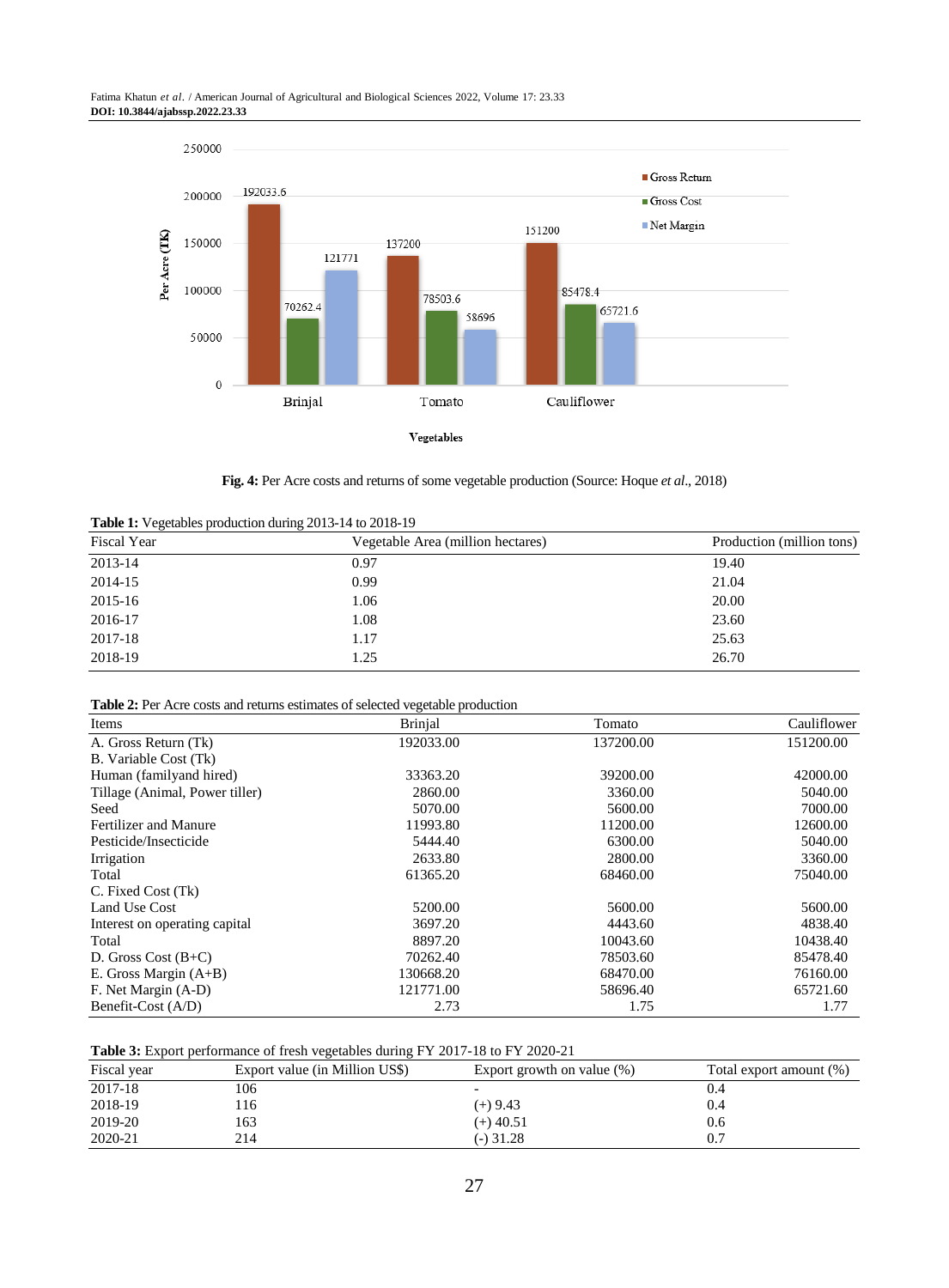# *Other Markets*

In the case of horticultural commercialization, there are channels other than markets, including direct sale to the farm and the use of pre-harvest contractors who buy the products still in the trees and organize the collection, packaging, and transport to the wholesale point of sale.

# *B. Number of Middlemen*

There are five categories of middlemen from farm gate to the ultimate consumer. They help the vegetables reach from growers to consumers. They are Faria, Bepari, Aratdar, Paiker, and Retailer.

#### *Farias*

The Farias are small rural traders who buy vegetables from producers both in the village and at primary markets and sell them to local beparies or retailers.

## *Beparies*

Beparies are rural assemblers who typically buy vegetables from secondary markets or directly from producers via Farias in the village and transport them to central wholesale markets for urban consumption through retailers.

# *Aratdar*

Aratdar is a commissionaire who charges commissions to both Bepari and Paiker. They have permanent staff and establishments in wholesale markets and organize the sale of vegetables from bepari to paiker who then sell vegetables to retailers.

# *Paiker*

Paiker is regular traders who usually buy vegetables from beparie through aratdar and sell vegetables to retailers or consumers.

# *Retailers*

Retailers generally buy vegetables from beparies through aratdar and sell them directly to the consumer. They either have a permanent store in the retail market or have outdoor markets outside of the markets called trails. However, in rural areas, retailers buy vegetables directly from producers and sell them to rural consumers.

So, in general, the vegetable supply chain begins with the vegetable producers. The bepari buy their vegetables from them. Many bepari, the aratdar, buy vegetables which then resell them to the paikers. Thus, retailers buy vegetables from paiker and sell them to the consumer. In this way, the vegetables arrive from the market gardeners to the end consumers.

# *Domestic Supply Chain of Vegetables*

The vegetable supply chain is categorized by a large number of market actors and outlets like farmers, input sellers, traders, wholesalers, commission agents, retailers, transporters and exporters, and several other smaller actors. Each of them has great emphasis on a specific stage in the supply chain. A generalized supply chain map of vegetables at the local market reflecting the participants involved in the vegetable supply chain is shown in Fig. 6.

So, in general, the farmers sell their vegetables to Faria, bepari, and other selected agents who accumulate vegetables from the farmers and local markets and then send them to distant Firstly, inputs are supplied to the growers and the produced vegetables are marketed locally with the help of Faria. Sometimes Faria assembles the vegetables and with the addition of a certain amount of commission sells the vegetables to bepari. Then the product moves to aratdar. Here, Aratdar can sell these vegetables directly to retailers. On the other hand, aratdar can also move these to wholesalers followed by Faria then to retailers. From retailers, the vegetables finally reach the hand of final consumers. bigger markets for profit.

# *Proposed Vegetable Supply Chain*

The proposed supply chain is an integration of activities of involved participants like farmers, banks, NGOs, etc. Figure 7 shows that farmers have to form an association including financial institutions like banks and NGOs which will deal with other stakeholders. Representatives of farmers will deal with local authorities and other related parties. At the preharvesting level, the farmers' association will facilitate loan collection and repayment. By this means, the dependency on local loan lenders who charge higher will decrease and the early selling tendency of farmers will also decrease. After post-harvesting, the farmers' association will contact various middlemen including urban retailers and supermarkets to supply the harvested vegetables. While selling those vegetables, the representatives of the farmers' association will collect information about vegetable demand and price and other necessary information. This will ensure a suitable price for vegetable growers.

In simple words, an integrated supply chain will increase profitability and will also save farmers from the exploitation of middlemen in terms of price. Export potentiality of vegetables will increase and farmers will also know about new markets opportunity.

# *Constraints of Vegetables Production and Marketing*

Vegetable producers/suppliers and intermediaries involved in the vegetable supply chain face several impediments during vegetable production and marketing. The type and degree of the problems differ from trader to trader, place to place, and market to market.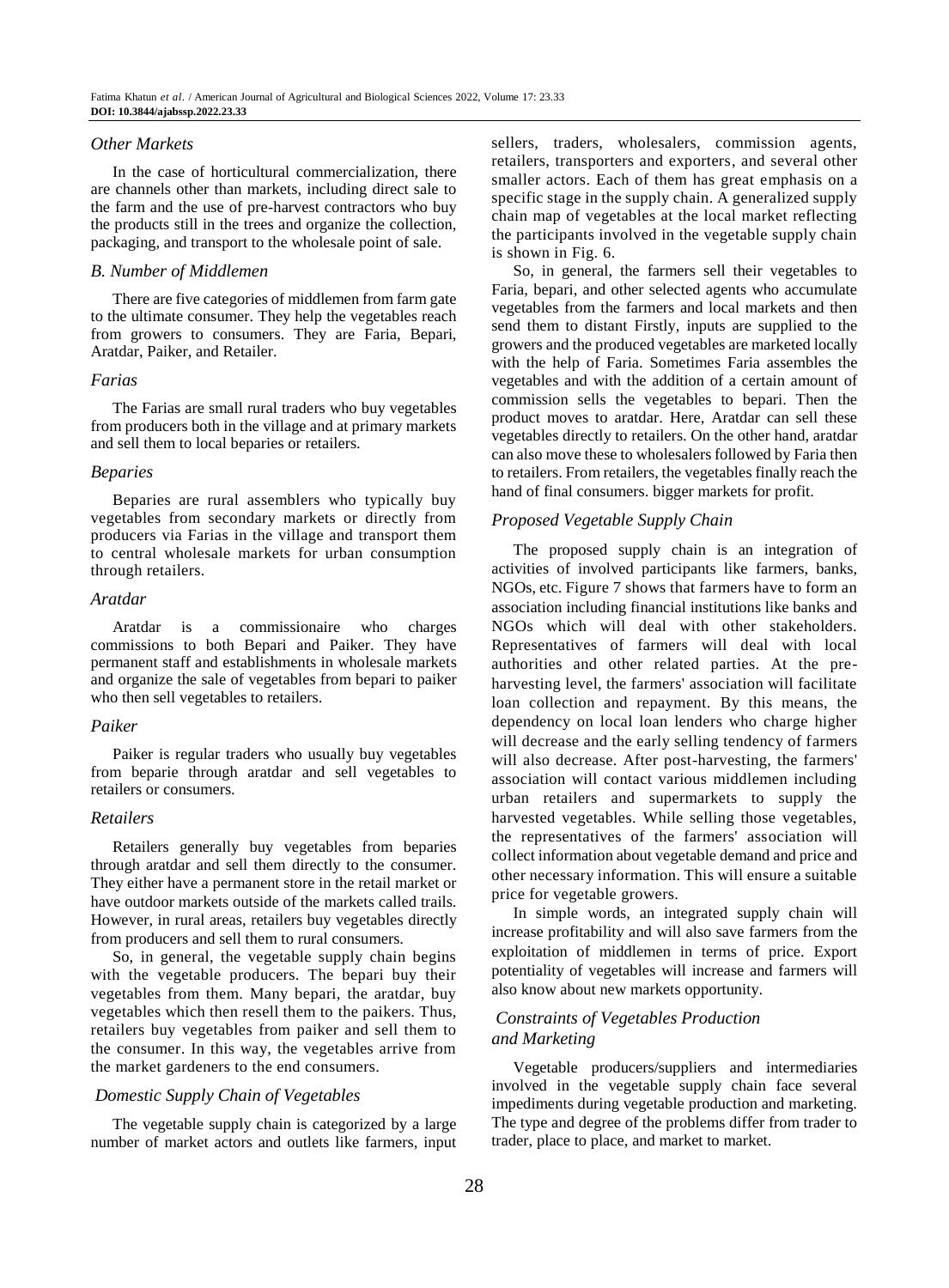Fatima Khatun *et al*. / American Journal of Agricultural and Biological Sciences 2022, Volume 17: 23.33 **DOI: 10.3844/ajabssp.2022.23.33**



**Fig. 5:** Middlemen in Supply Chain of Vegetables (Source: Jahangir, 2010)



**Fig. 6:** Generalized supply chain map of vegetables at a domestic market (Source: BFTI, 2016)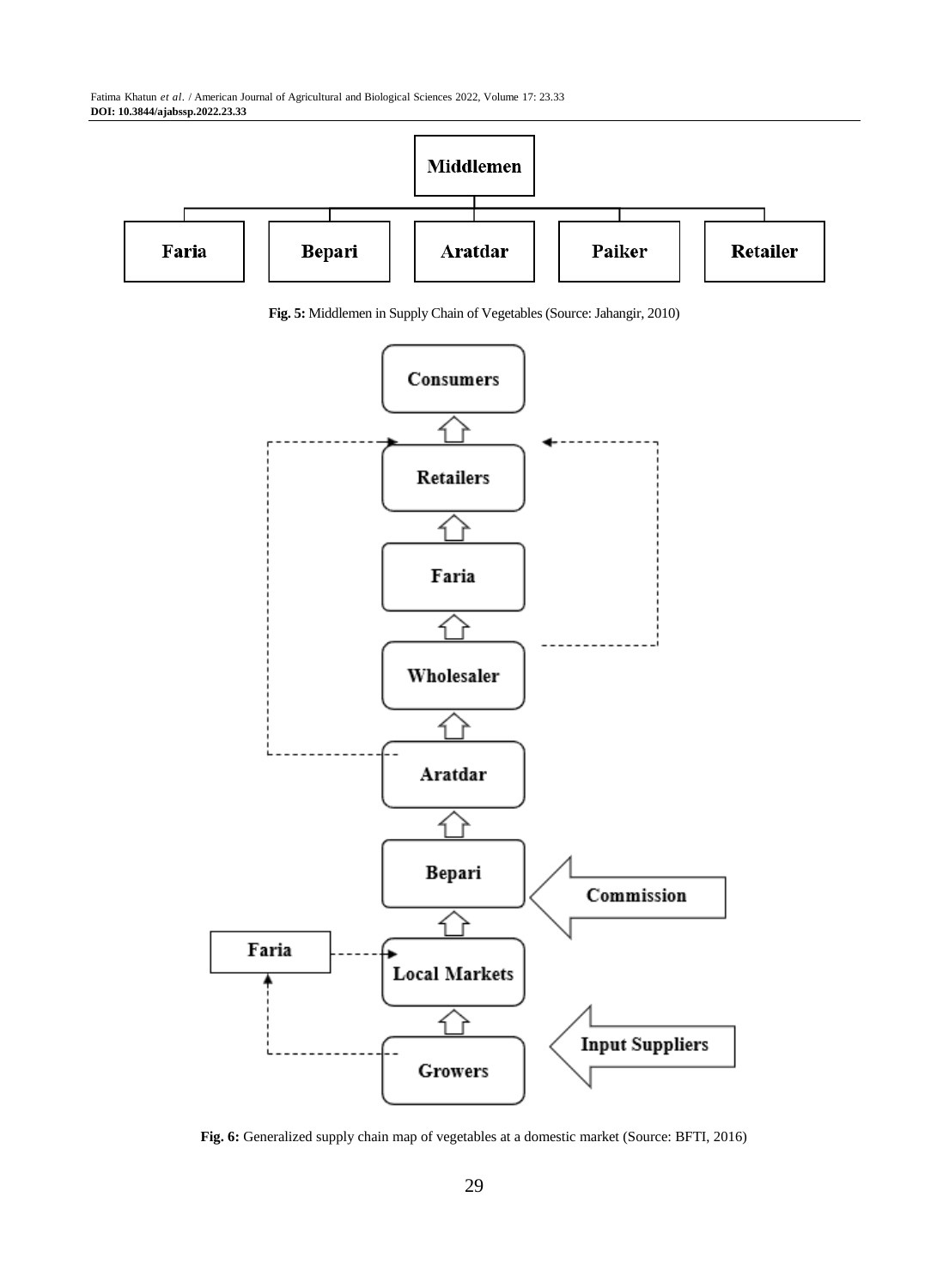

**Fig. 7:** Proposed Vegetable Supply Chain (Source: Hossain *et al*., 2013)

#### *Poor and Conventional Production Methods*

A majority of the vegetable farmers in Bangladesh still follow primitive production methods. Vegetables produced using traditional methods often fail to meet the worth standards of export markets and thereby lose their capability to remain competitive.

#### *Insufficient Processing Capacity*

Existing vegetable markets have few processing capacities. Harvested vegetables are not graded or sorted or packed in a standard way which decreases the bargaining power of vegetable growers.

# *Lack of Effective Linkages Among Stakeholders*

One of the core problems for agribusiness development in Bangladesh is the lack of effective linkages among stakeholders. As there are many middlemen between vegetable growers and consumers, growers often lack information about the current market situation. As a result, farmers do not often get a reasonable price for cultivated vegetables. At the same time, consumers have to pay a high price due to markups at the various stages of the existing supply chain.

# *Lack of Infrastructure*

Common assembling vegetable markets lack concrete (Pacca) floor, cold storing facility, adequate drainage facility, water and sanitary facility, pack house, shed, and short-time storage facility which is a major constraint, especially in the stock of vegetables.

#### *Inadequate Transport Facilities*

Delay in transportation and sale is a common problem in vegetable marketing, but the seriousness of this issue is varied from trader to trader. It happens mainly due to traffic jams, political unrest, and trouble with ferry service. A bad condition of the road creates shaking in the vegetable packets that cause heavy damage as well as creates a postharvest loss of vegetables to a great extent.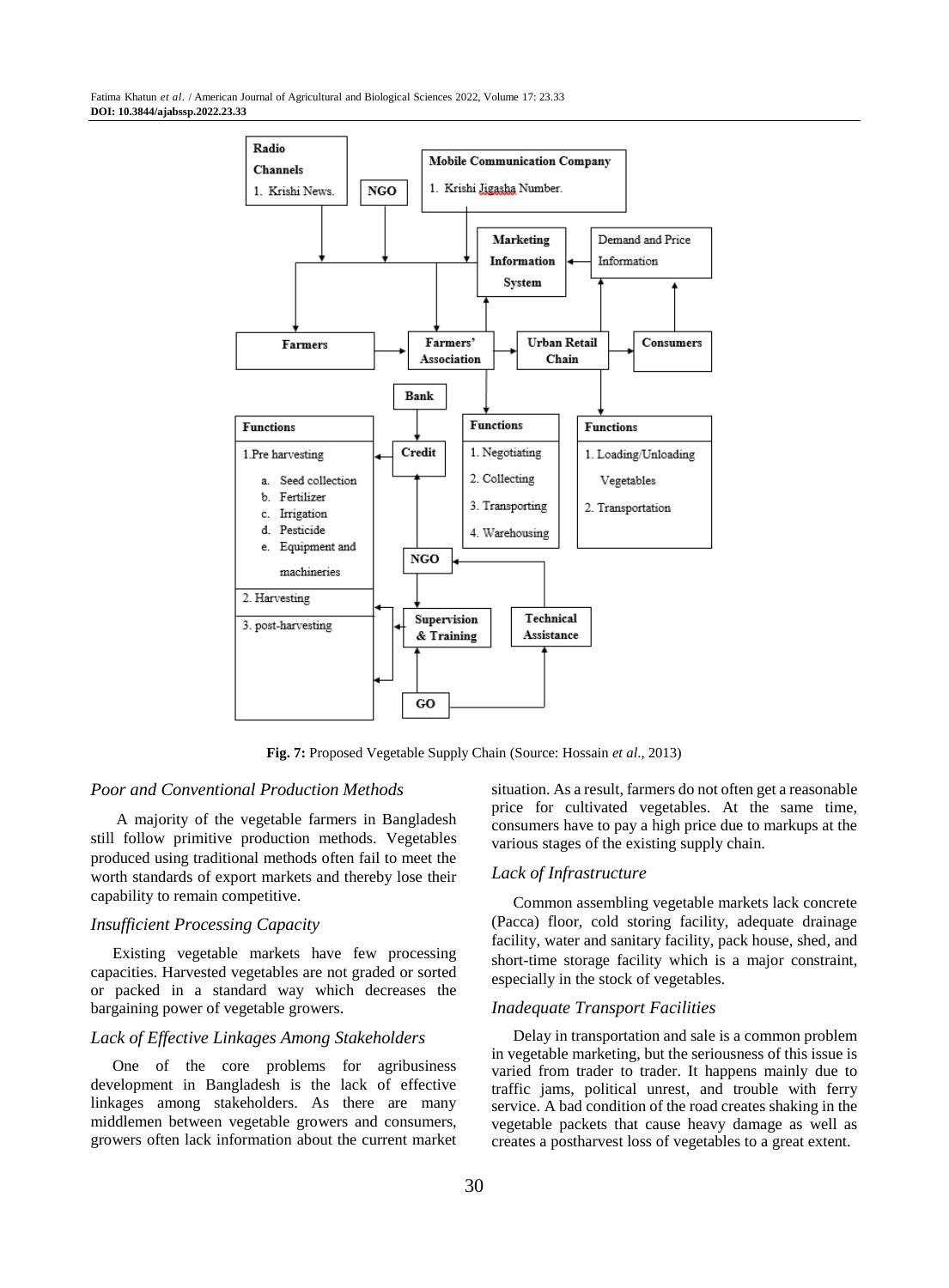#### *Higher Transportation Cost*

Higher conveyance costs in the supply chain are one of the main reasons for the higher price of vegetables at retail markets.

#### *Price Fluctuation*

Vegetable growers suffer from the seasonal fluctuation of prices which become a losing concern to the vegetable traders. It occurred due to an unbalanced supply of vegetables in the market, political unrest, and strikes in the transportation sector.

# *In Equilibrium in Supply and Demand of Vegetable*

Production of vegetables is not evenly distributed in all parts of the country due to agro-ecological limitations. Due to the lack of policy intervention to ensure an equal supply of vegetables during the year, it becomes difficult to ensure a stable price for vegetables throughout the whole year.

# *Inadequate Credit for Vegetable Production*

Although vegetable production is highly expensive and there exists a high degree of risk and uncertainty of natural calamities and hazards, there is no adequate policy support for institutional credit exclusive for the production of vegetables.

# *Informal Tolls*

In the existing vegetable supply chain, middlemen have to provide various informal tolls while transporting vegetables from growers to urban retailers. Transporting vehicles in the path are stopped several times to provide informal tolls to several authorities. (The Daily Star, 2008).

The other important constraints are mainly the existence of syndicate in price control, the supremacy of repair in the supply chain, higher market toll, absence of modern marketing tools and equipment, lack of market information, lack of labor, and lack of adequate knowledge and skills which need to be addressed.

# *Possible Solution to Vegetable Production and Marketing Constraints*

Based on the findings, several procedures are needed at farm and market levels to reduce losses and to ensure a safe and quality supply of vegetables for the consumers.

# *Support for Good Agricultural Practice (GAP)*

Farm-level postharvest misfortune is mostly due to pre-harvest practices. To encourage good agricultural practices (i.e., use of the improved variety, disease-free seedlings, less use of pesticides, use of more organic and less chemical fertilizers, use of sex pheromone traps as well as bio-pesticides, use of clean containers during harvest, etc.,) farmers must be provided with hands-on training, diseases resistant variety, IPM technologies, bio pesticides and premium price of organic vegetables.

#### *Cooperative Marketing*

Farmers need to be organized through a cooperative marketing society for selling their produces which can lead to suitable negotiating power for ensuring fair output price of their produces.

## *Adequate Infrastructure Facilities*

The status of physical infrastructure at market premises is very underprivileged. Therefore, the government should construct a packed house, well drainage facility, water, and sanitation facility, rest room for distant Paris, and concrete market floor at market premises.

## *Effective Transport Facilities*

Construction and renovation of village roads are important for dropping postharvest losses of vegetables to some extent. Therefore, the transportation system should be well constructed in remote rural areas.

#### *Crop Insurance and Loan*

Crop insurance should be introduced especially in areas that are disaster-prone to save the small and marginal farmers in those areas. SME loans should be expanded in the marketing of agricultural products through the different state-owned banks.

# *Effective Government Program*

Government should take immediate action against hoarders and market manipulators to control the country's marketing system. Government can also issue improved seeds at a subsidized price to the small and marginal farmers. Moreover, the public procurement system should be extended to remote areas which are deprived of any support from the government in marketing their products and the poor farmers should get the ultimate benefit from the program instead of the middlemen.

Finally, Facilities of information technology should be provided to the farmers to a large extent. Moreover, continuous research is vital to mitigate diverse problems prevailing in the vegetable supply chain in Bangladesh. Therefore, Miah *et al*. (2018) suggested Bangladesh agricultural research institutions and Agricultural Universities in Bangladesh should strengthen their existing capacity in terms of preharvest and postharvest research and development. (Source: Miah *et al.,* 2018)

# **Conclusion**

Vegetable production is in increasing trend but the marketing system is problematic and unorganized in Bangladesh. Effective production of vegetables has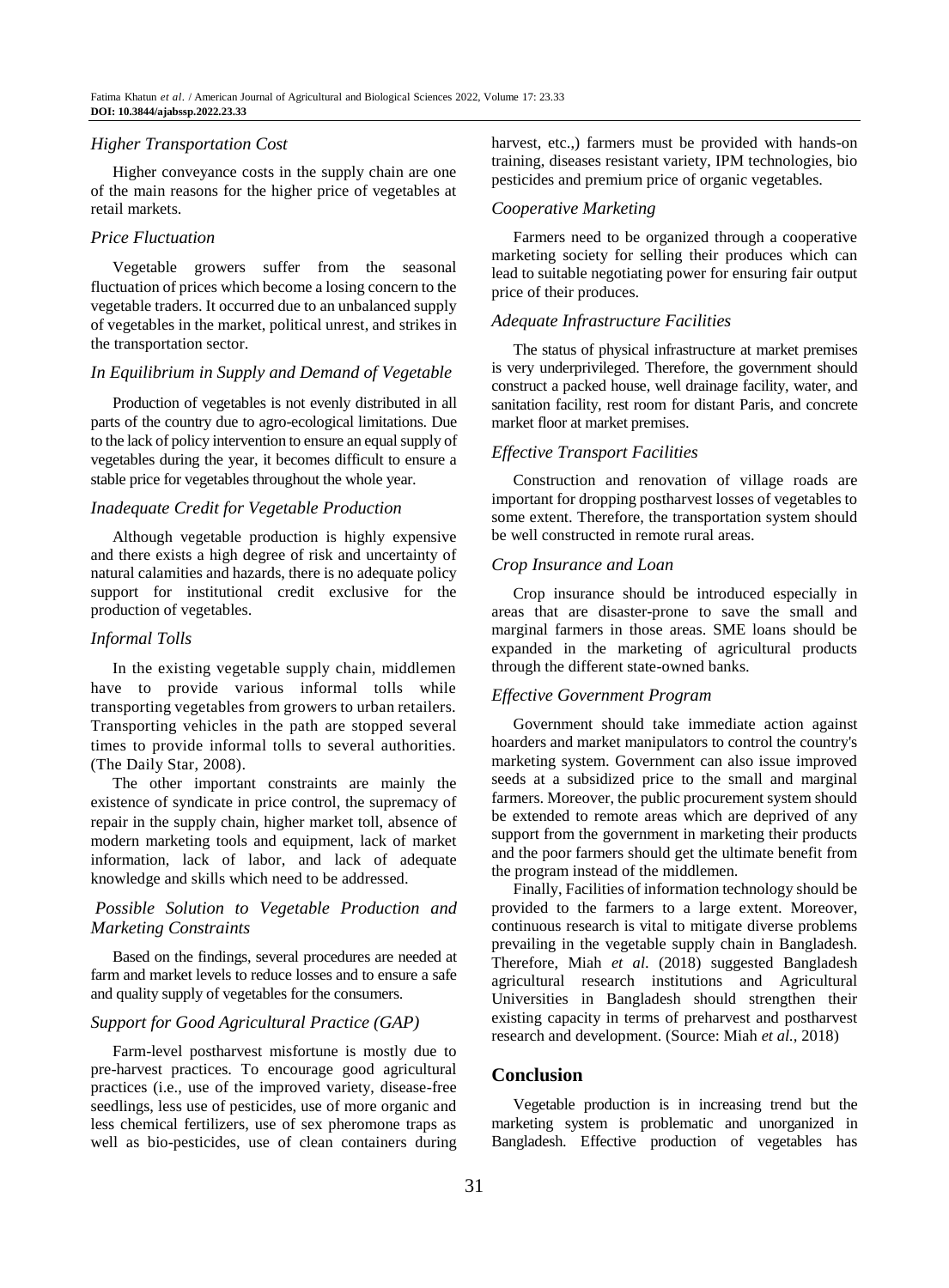potentialities to increase the profits level of the people who are engaged in different parts of the marketing channel. The usual supply chain is that the middlemen collect vegetables from growers at a cheaper price and then sell it to the general consumers with a markup. But there is almost a complete absence of specialized facilities and equipment for handling vegetables in the market which makes the market structure unstable. Marketing of vegetables can be made effective with cooperative and integrative efforts from various quarters by addressing farmers, middlemen, researchers, and administrators in the supply chain. So, it is high time to bring significant strategies in agricultural marketing with innovative and creative approaches to bring fruits of labor to the farmers. The lack of facilities like warehouses or processing centers reduces the bargaining power of vegetable growers. As a result, the cultivated vegetables do not reach end consumers efficiently and effectively. Therefore, Proper assistance and other incentives at the production level need to be ensured for farmers.

Finally, it can be concluded that the Vegetable sub-sector plays an important role in the growth of Bangladesh. It is, therefore, important to have a profitable, sustainable, and environment-friendly agricultural production and marketing system to ensure long-term food security.

# **Acknowledgment**

We would like to express our deepest appreciation to Vegetable farmers, the Ministry of Agriculture, and other organizations for providing the information for this article. The paper highly acknowledges the contributions made by the authors during the development of the manuscript.

# **Authors Contributions**

**Fatima Khatun:** Drafted the article or revised it critically for important intellectual content.

**Mashrat Jahan:** Conception and design of the article. **Shahadat Hossain:** Interpreting the relevant literature.

# **Ethics**

This article contains secondary information and it is a review paper. The corresponding author confirms that the other author read and approved the manuscript and that no ethical issues were involved. All the sources were acknowledged and well cited in the reference section.

# **References**

Akter, A., Hoque, F., Mukul, A. Z. A., Kamal, M. R., & Rasha, R. K. (2016). Financial analysis of winter vegetable production in a selected area of Brahman aria district in Bangladesh. International Research Journal of Agricultural and Food Sciences, 1(6), 120-127, 120-127.

http://www.prudentjournals.org/IRJAFS

- BB. (2021). Bangladesh Bank Open Data Initiative, Major Country/Commodity-Wise Export Receipts, Exports receipts of goods on cash terms (excluding EPZ). page 3. https://www.bb.org.bd/econdata/index.php.
- BBS. (2019). Bangladesh 45 years agriculture statistics of major crops. Bangladesh Bureau of Statistics, Statistical Division, Ministry of Planning, People's Republic of Bangladesh.
- BER. (2021). Bangladesh Economic Review, Economic Advisory Section, Department of Finance, Ministry of Finance, Government of the People's Republic of Bangladesh, Dhaka, Bangladesh.
- BFTI. (2016). Bangladesh Foreign Trade Institute, Analysing export readiness of the vegetable sector of Bangladesh, Katalyst, an Agri-business for Trade Competitiveness Project (ATC-P) page 56.
- Bruch, M., & M. Ernst. 2010. Choosing direct marketing channels for agricultural products, Independent Writer Center for Profitable Agriculture, The University of Tennessee, Institute of Agriculture. Knoxville, TN 37996, United States.
- Chowdhuri, N., Haque, S., Shammi, S., Jannat, A., & Sannyashi, P. (2015). Profitability analysis of winter vegetable production in a selected area of Narshingdi district in Bangladesh. Progressive Agriculture, 25, 47-53[. doi.org/10.3329/pa.v25i0.24080](https://doi.org/10.3329/pa.v25i0.24080)
- DAE. (2016). Department of Agricultural Extension, Agricultural Extension Manual (January 2016 revision), Ministry of Agriculture, Government of the People Republic of Bangladesh, Dhaka.
- Hasan, K. (2020). Vegetable production rises by one-third in 5 years. Dhaka Tribune. https://archive.dhakatribune.com/bangladesh/2020/01/ 03/vegetable-production-rises-by-one-third-in-5-years.
- Hoque, F., Afrin, S., Dewan, B., Akter, A., & Nazim, T. B. (2018). An analysis of farmers' share in consumer's price and BCR (benefit-cost ratio) for some selected vegetables in Dhaka district of Bangladesh. International Journal of Economics, Commerce and Management, 6(12), 620-632.
- https://www.researchgate.net/publication/329681916 Hoque, M. E. (2000). Crop diversification in Bangladesh. In: M.K. Papdemetriou and F.J. Dent (eds.). Crop diversification in the Asia-Pacific region. Bangkok, Thailand: Food and Agriculture Organization of the United Nations.
- Hossain, M. A., & Hossain, M. N. (2013). Some observations over supply chain: Concerning the vegetable market of Bangladesh. Journal of Business Studies, 34(2), 67-81. http://journal.library.du.ac.bd/index.php?journal=D

UBS&page=article&op=view&path%5B%5D=2147 &path%5B%5D=1988